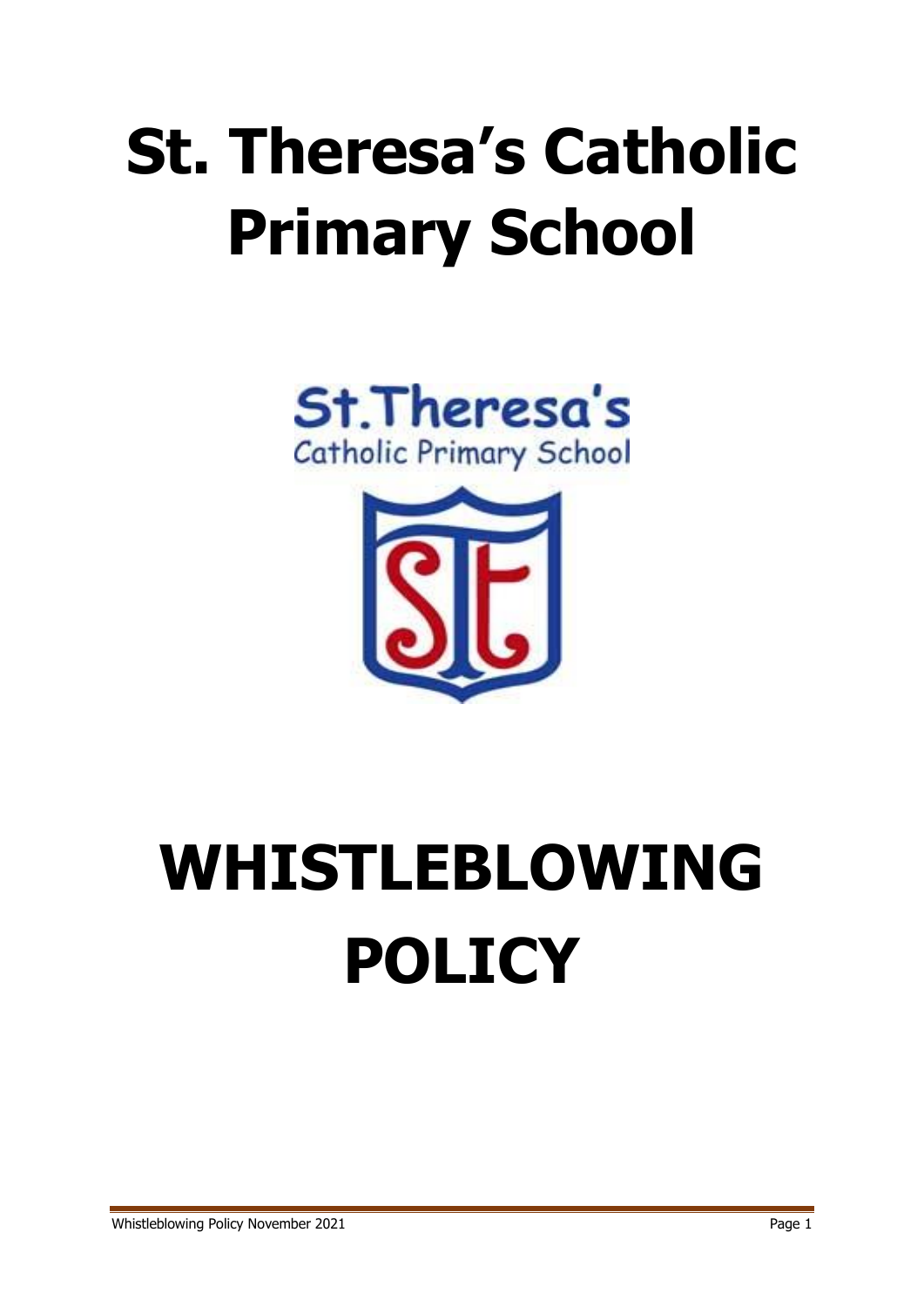"We learn together, we play together, we pray together, we grow together in the love of God"



### Validation Grid

| <b>Title</b>                                      | Whistleblowing                                                                                                                                                                                                                                            |  |
|---------------------------------------------------|-----------------------------------------------------------------------------------------------------------------------------------------------------------------------------------------------------------------------------------------------------------|--|
| <b>Author</b>                                     | Barbara Costa                                                                                                                                                                                                                                             |  |
| <b>Associate Author</b>                           | N/A                                                                                                                                                                                                                                                       |  |
| <b>Committee</b>                                  | Finance                                                                                                                                                                                                                                                   |  |
| <b>Target Audience</b>                            | All Staff Community                                                                                                                                                                                                                                       |  |
| <b>Stakeholders</b><br><b>Consulted</b>           | Governors and Staff                                                                                                                                                                                                                                       |  |
| <b>Curriculum / Non</b><br><b>Curricular</b>      | Non Curricular                                                                                                                                                                                                                                            |  |
| <b>Associated Policies /</b><br><b>Documents</b>  | Finance Policy, Anti-Fraud and Corruption Policy, Disciplinary<br>Policy and Procedure, Staff Handbook, Staff Code of Conduct,<br>Governor Code of Conduct, Disciplinary Policy and Procedure,<br>Complaints Policy and Procedure, Data Protection Policy |  |
| <b>New Policy or Review</b><br>of Existing Policy | <b>Review</b>                                                                                                                                                                                                                                             |  |
| <b>Date of Submission</b>                         | November 2021                                                                                                                                                                                                                                             |  |
| <b>Date for Review</b>                            | November 2022                                                                                                                                                                                                                                             |  |
| <b>Review Term</b>                                | Annual                                                                                                                                                                                                                                                    |  |
| <b>Statutory</b>                                  | <b>No</b>                                                                                                                                                                                                                                                 |  |

Headteacher ………………………………………….Barbara Costa

Chair of Governors…………………………………… Fiona Kerin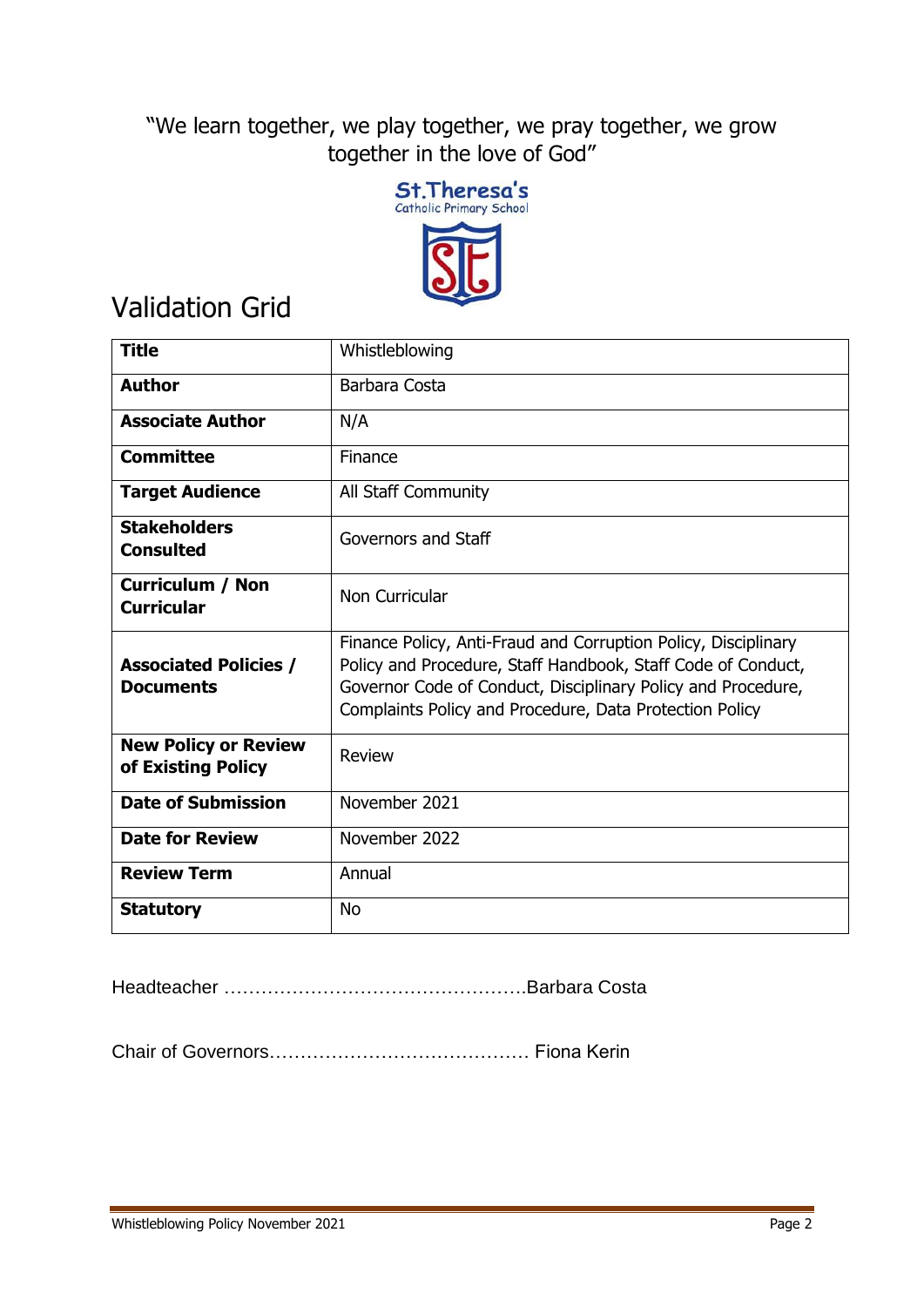#### **CONTENTS**

| 4.  |                                                                         |  |
|-----|-------------------------------------------------------------------------|--|
|     |                                                                         |  |
|     |                                                                         |  |
|     |                                                                         |  |
|     |                                                                         |  |
| 9.  |                                                                         |  |
| 10. |                                                                         |  |
|     | 11. What the school asks of whistleblowers Error! Bookmark not defined. |  |
| 12. |                                                                         |  |
|     | 13. Unfair treatement                                                   |  |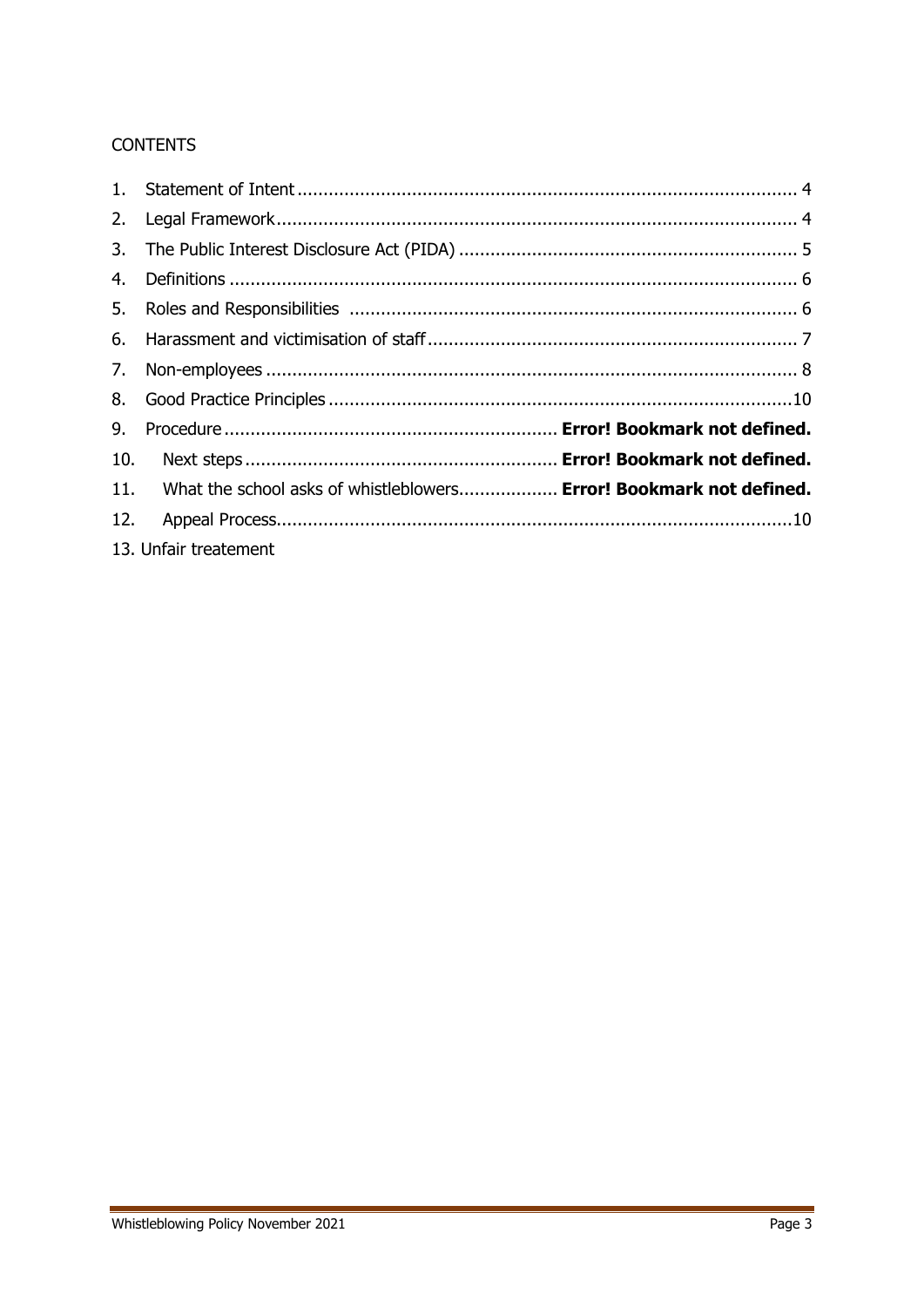#### <span id="page-3-0"></span>**1. Statement of intent**

St. Theresa's School is committed to open and honest communication and ensuring the highest possible standards in integrity – we will always treat whistleblowing as a serious matter.

In line with the school's commitment to openness, probity and accountability, members of staff are encouraged to report concerns. This policy will work to ensure that, if an employee sees or suspects that something is wrong, they will raise this with the school. This is known as "blowing the whistle" – a phrase that is used throughout this policy and should be viewed as a positive action of speaking up.

This policy seeks to ensure that any member of staff who suspects malpractice knows how to raise concerns and what procedures are in place to deal with the concern.

Where this policy necessitates personal or special category data to be processed, it will be done so in accordance with the school's Data Protection Policy. This policy will not be confused with the procedure on dealing with harassment at work or the school's Grievance Policy and Disciplinary Policy and Procedure.

This policy will:

- Give confidence to members of staff when raising concerns about conduct or practice that is potentially illegal, corrupt, improper, unsafe or unethical, or which amounts to malpractice or is inconsistent with school standards and policies.
- Provide members of school staff with avenues to raise concerns.
- Ensure that members of staff receive a response to the concerns they have raised and feedback on any action taken.
- Offer assurance that members of staff are protected from reprisals or victimisation for whistleblowing action undertaken in good faith and within the meaning of the PIDA.

Under this policy, any of the following can raise a concern:

- Employees of the school
- Voluntary workers working with the school
- Trainees, such as student teachers

#### <span id="page-3-1"></span>**2. Legal Framework**

This policy has due regard to all relevant legislation including, but not limited to, the following:

- Public Interest Disclosure Act 1998 (PIDA)
- Employment Rights Act 1996

This policy has been created with regard to the following guidance documents:

- GOV.UK (2015) 'Whistleblowing for employees'
- DfE (2014) 'Whistleblowing procedure for maintained schools'
- Sir Robert Francis (2015) 'Freedom to speak up report'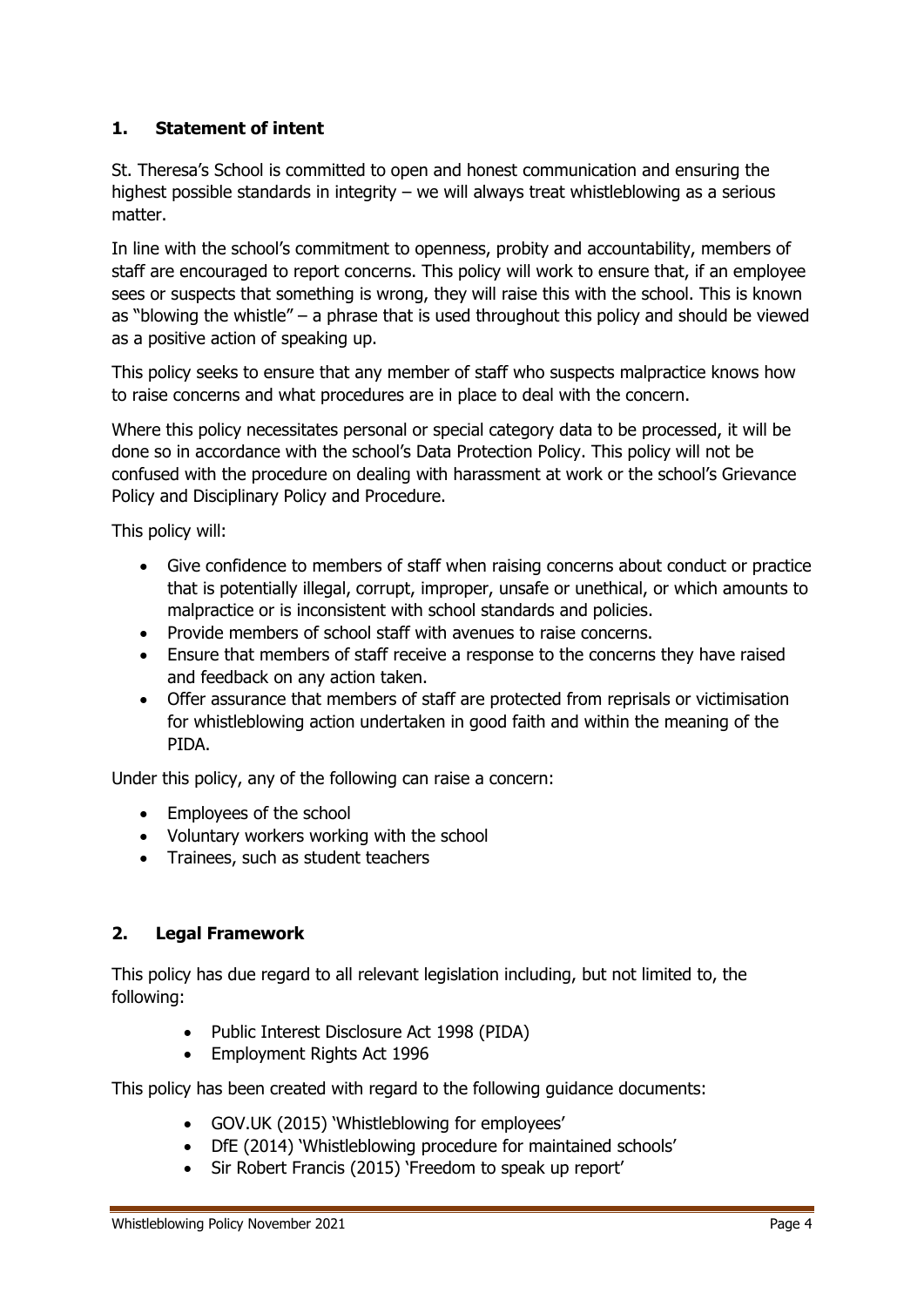DfE (2021) 'Keeping children safe in education 2021'

#### <span id="page-4-0"></span>**3. The Public Interest Disclosure Act**

The Public Interest Disclosure Act 1998 (PIDA) protects employees who "blow the whistle" where the employee reasonably believes that the disclosure falls within the remit of the prescribed person or body and that the information and any allegations are substantially true. Disclosures made under this procedure will be monitored for statistical purposes as required under the PIDA. The details of any disclosure will remain confidential.

The Headteacher is the first point of contact for whistleblowing queries. If the allegation is related to the Headteacher, the concern will be raised with the chair of governors.

Any member of the school community or the general public is able to "blow the whistle"; however, the PIDA only protects employees. Section includes further details on how whistleblowing affects non-employees.

#### **4. Definitions**

**Whistleblowing:** Whistleblowing is when an employee reports suspected wrongdoing, or 'qualifying disclosures', at work to their employer.

**Qualifying disclosures**: As outlined by the PIDA, qualifying disclosures pertain to when any of the following takes place:

- A criminal offence has been committed, is likely to be committed or is being committed
- A person has failed, is failing or is likely to fail to comply with any legal obligation to which they are subject
- A miscarriage of justice has occurred, is occurring or is likely to occur
- The health or safety of any individual has been, is being or is likely to be endangered
- The environment has been, is being or is likely to be damaged
- Information tending to show any matter falling within any of the preceding points has been, is being or is likely to be deliberately concealed

**In the public interests** means that an individual acted outside of their own personal interest – they acted for more than personal gain. It is not necessary for the disclosure to be of interest to the entire public. The following considerations are often used as a test to establish whether something is within the scope of public interest:

- The number of people in the group whose interests the disclosure served
- The nature of the interests and the extent by which individuals are affected by the wrongdoing disclosed
- The nature of the wrongdoing disclosed
- The identity of the alleged wrongdoer

**Blacklisting** refers to an individual who is being refused work because they are viewed as a whistleblower.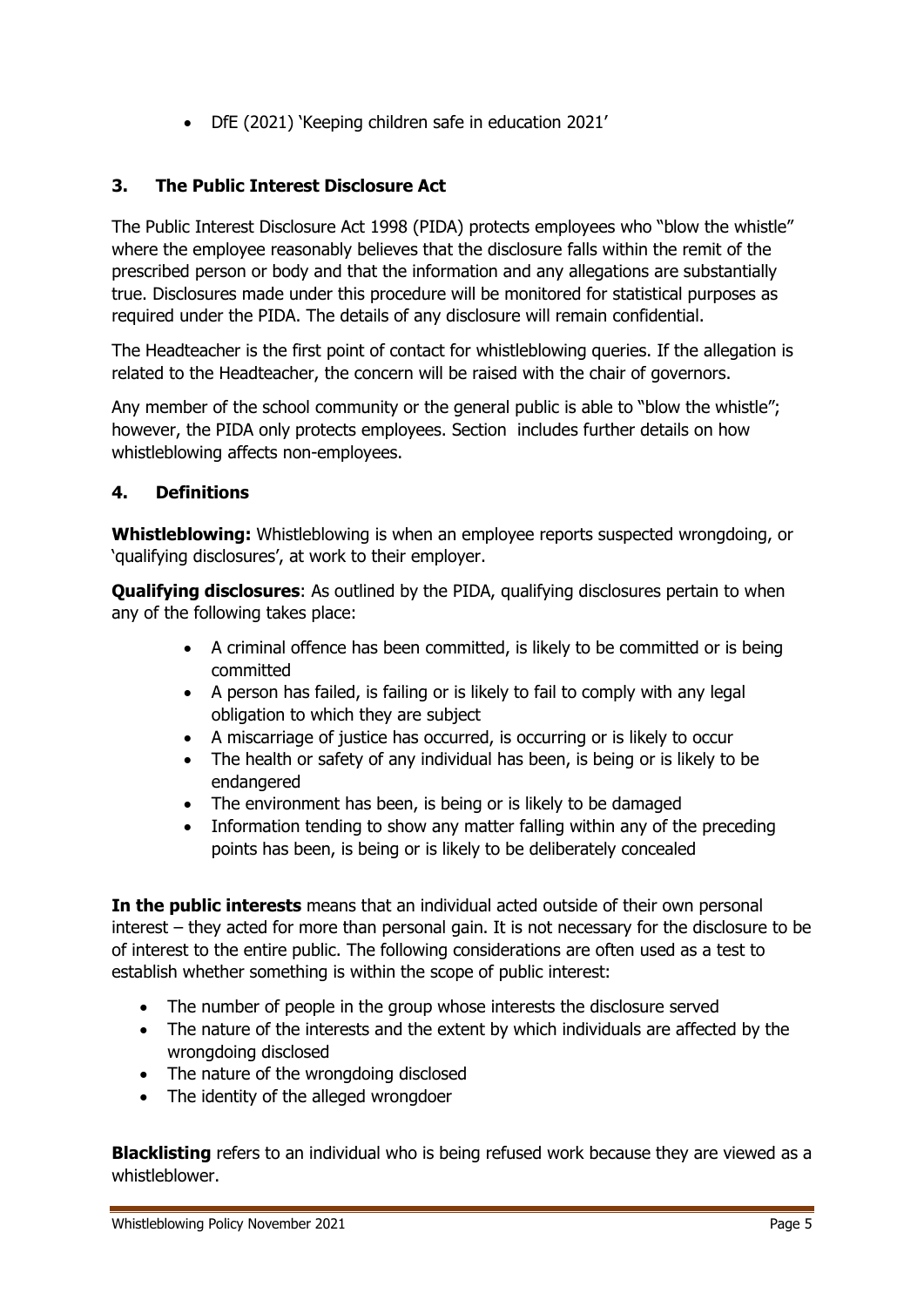**Grievances** involve someone filing a complaint because they personally have been mistreated in some way – the person making the complaint will have a direct interest in the outcome. It is important to understand the difference between raising a grievance and blowing the whistle.

#### <span id="page-5-0"></span>**5. Roles and Responsibilities**

The Governing Body will be responsible for:

- Establishing and agreeing the whistleblowing procedure.
- Monitoring the effectiveness of this policy and undertaking any necessary reviews, e.g. in relation to good practice recommendations or changes in legislation.
- Ensuring all members of the school community have access to this policy.
- Investigating, in liaison with the Headteacher, any concerns that are raised.
- Ensuring this policy provides an open and transparent framework where members of the school community can raise their concerns.
- Taking the necessary action against members of staff following an investigation into any alleged malpractice.
- Ensuring that the minutes of the governing board include a record of the school's whistleblowing arrangements and who, both internally and externally, staff members should report concerns to.
- Appointing one governor and one member of staff to act as points of contact for staff members when reporting concerns.

The Headteacher will be responsible for:

- Ensuring all members of staff have read and understood this policy.
- Receiving, investigating and responding to any concerns that have been raised by the school community.
- Being the first point of contact regarding whistleblowing.
- The Chair of Governors will be responsible for receiving any concerns raised about the Headteacher.

All members of the school community will be responsible for:

- Raising any concerns that meet the definitions in section 4 of this policy.
- Being truthful and reasonable with any concerns that they have.
- Not raising malicious or unfounded concerns.

#### <span id="page-5-1"></span>**6. Harassment and victimisation of staff**

The school recognises that the decision to report a concern can be a difficult one to take, not least because of the fear of reprisal from those responsible for the malpractice or from the school as a whole; however, the school will not tolerate any such harassment or victimisation and will take appropriate action to protect staff who raise a concern in good faith.

Staff are protected in law by the PIDA, which gives employees protection from detriment and dismissal where they have made a protected disclosure, providing the legal requirements of the Act are satisfied, e.g. the disclosure was in the public interest.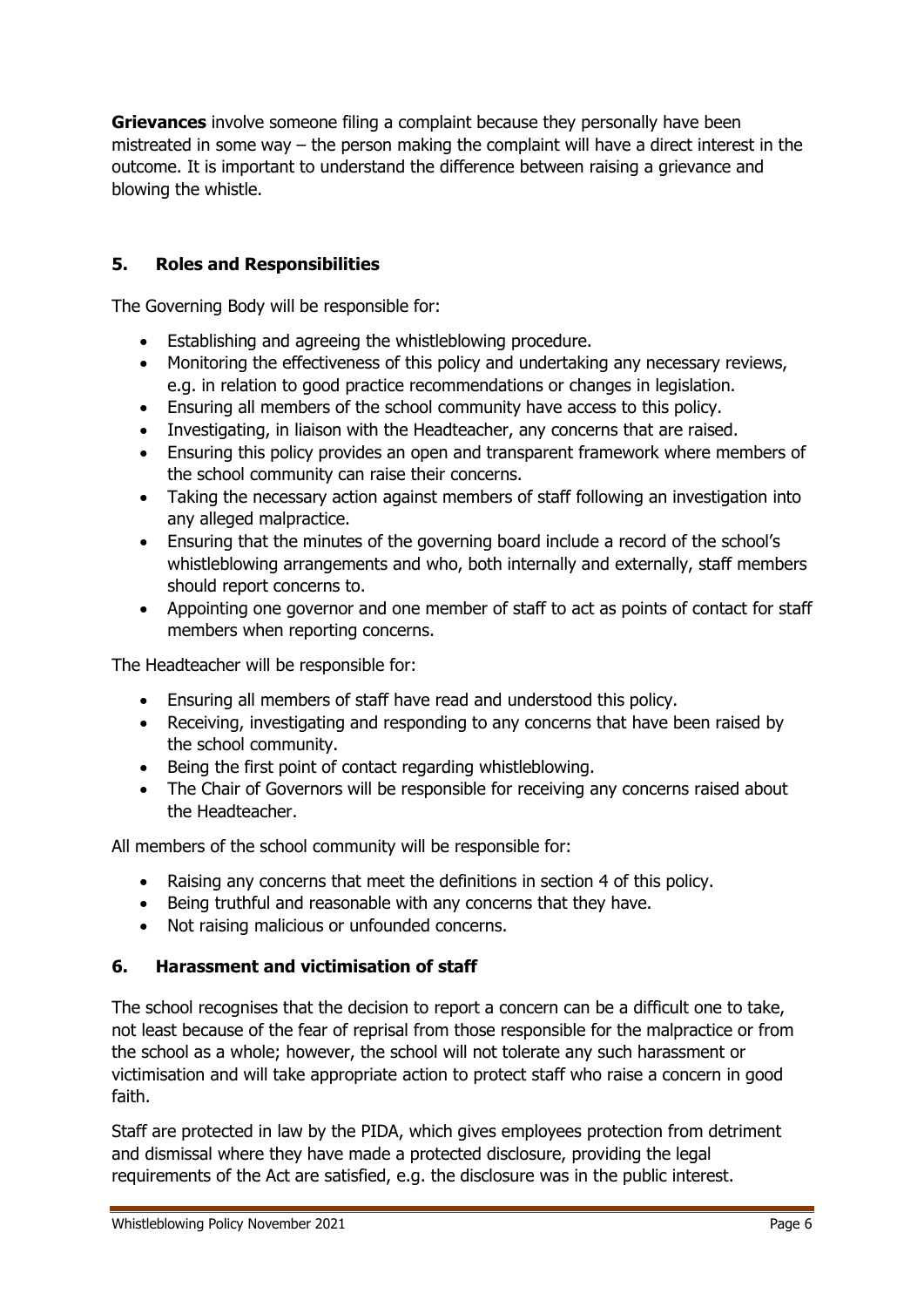Any member of staff who victimises or harasses a member of staff as a result of their having raised a concern in accordance with this policy will be dealt with under the school's Disciplinary Policy and Procedure.

#### <span id="page-6-0"></span>**7. Non-employees**

The PIDA and the Employment Rights Act 1996 do not protect non-employees as far as whistleblowing is concerned. However, the school will not allow harassment, dismissal or exclusion for any non-employee who raises a genuine concern.

Where an individual feels that they have been unfairly treated following blowing the whistle, they should make a complaint under the school's Complaints Policy.

Governors are not employees and, while they are responsible for ensuring there is a whistleblowing procedure in place, they are not protected under the PIDA.

#### **8. Good Practice Principles**

The school will implement the core whistleblowing principles, as outlined in the 'Freedom to

speak up report'

[\(http://freedomtospeakup.org.uk/wpcontent/uploads/2014/07/F2SU\\_web.pdf\)](http://freedomtospeakup.org.uk/wpcontent/uploads/2014/07/F2SU_web.pdf) to ensure that whistleblowing procedures are fair, clear and consistent.

The school will implement a culture of change by ensuring the following principles are reflected in our ethos and values – there will be a culture:

- Of safety in the school.
- Where people feel confident with raising concerns.
- Free from bullving.
- Of visible leadership.
- Of valuing staff.
- Of reflective practice.

By providing a clear procedure for mediating and resolving cases, the school will ensure that all cases are efficiently handled. This procedure includes:

- How to raise and report concerns.
- How investigations will be conducted.
- How the school will mediate and resolve disputes.

The school will implement **measures to support good practice** by ensuring adherence to the following principles:

- Offering relevant training to staff
- Providing the necessary support to staff
- Providing support to staff who are seeking alternative employment
- Being transparent
- Being accountable
- Conducting an external review of any concerns raised, where necessary
- Undertaking regulatory action as required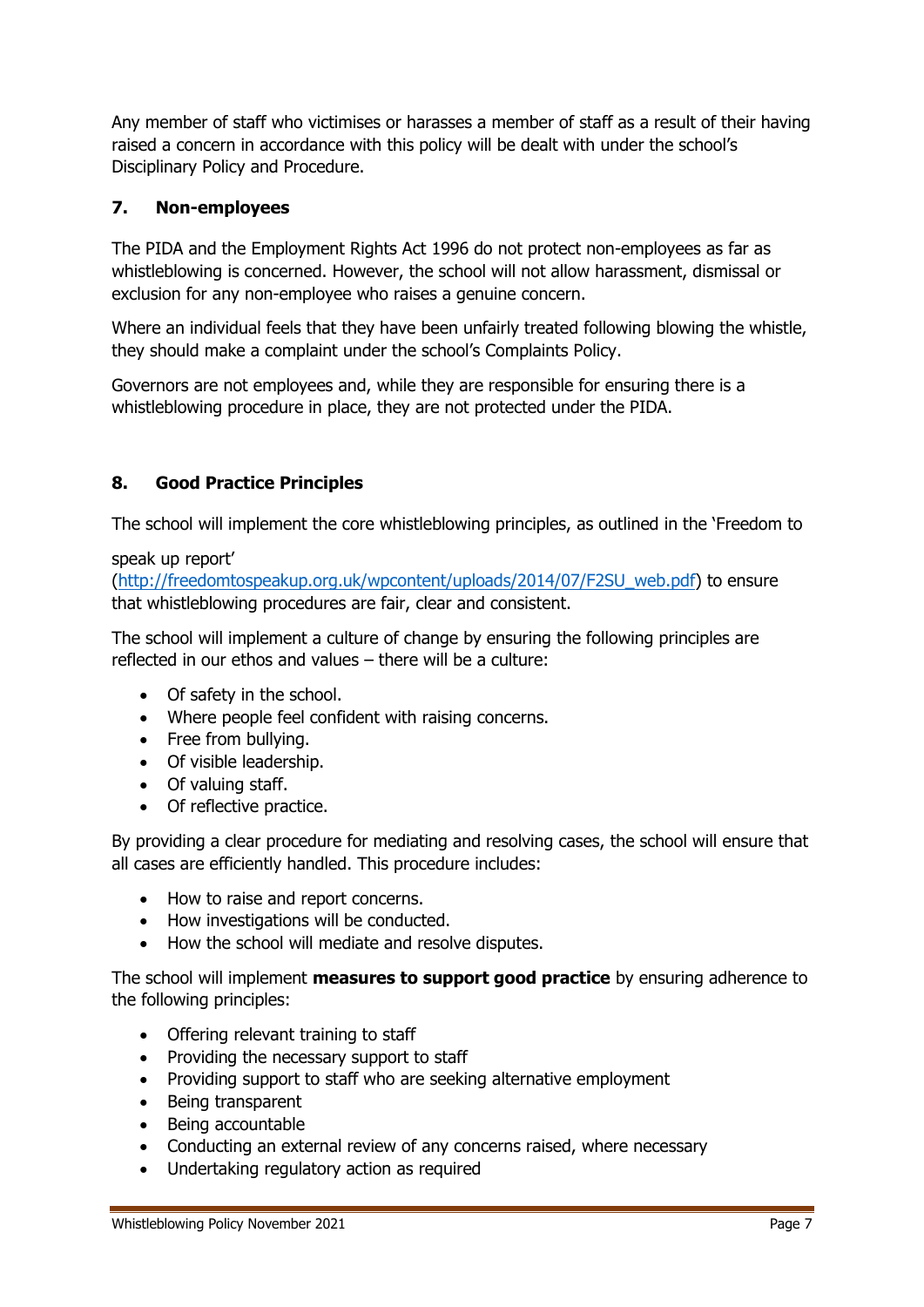We will ensure there are particular support measures in place for vulnerable groups by adhering to the following principles:

- Ensuring non-permanent staff are taught, and receive training on, the same principles as permanent staff
- Ensuring students and trainees are subject to all the safeguarding and whistleblowing principles
- Ensuring staff from ethnic minorities are supported, as they may feel particularly vulnerable when raising concerns
- Ensuring staff are empowered and protected, enabling them to raise concerns freely

#### <span id="page-7-0"></span>**9. Procedure**

When raising concerns, individuals will express them in writing to the Headteacher. If an individual is raising a concern about the Headteacher, they should express their concerns in writing to the Chair of Governors. Where this is the case, the chair of governors will take on the Headteacher's duties outlined in section 10.

When individuals raise their concern, they will include the following information as far as possible:

- The background and history of the concern
- Any relevant names, dates and places
- The reasons for the concern

The school encourages individuals to let their identity be known when they raise concerns, as anonymous concerns can be challenging to investigate.

Individuals who would like to seek professional and confidential advice should contact Protect, a registered charity that advises on whistleblowing queries. The Protect website can be accessed here (www.protect-advice.org.uk), or they can be contacted on 020 31172520.

Once an individual has raised a concern, the school will be responsible for investigating it.

In certain instances, it may be appropriate for the individual to raise the concern with an outside agency, e.g. the police, depending on the severity of the concern. Equally, it may be appropriate for the individual to request that their trade union raises the matter.

If a member of staff feels they should report a concern to the LA, they should contact the LA (Whistleblowing line: 020 8359 6123 / [whistleblowing@barnet.gov.uk\)](mailto:whistleblowing@barnet.gov.uk).

If a member of staff feels like they are unable to raise a safeguarding-related concern with the school, they are able to contact the NSPCC Whistleblowing Helpline on 0800 028 0285 or the Barnet LADO on 020 8359 4066.

The school, or the appropriate external agency, will acknowledge receipt of a disclosure but, unless additional information is required, will not contact or engage in dialogue with the whistleblower, as this may undermine the legitimacy of the investigation outcome.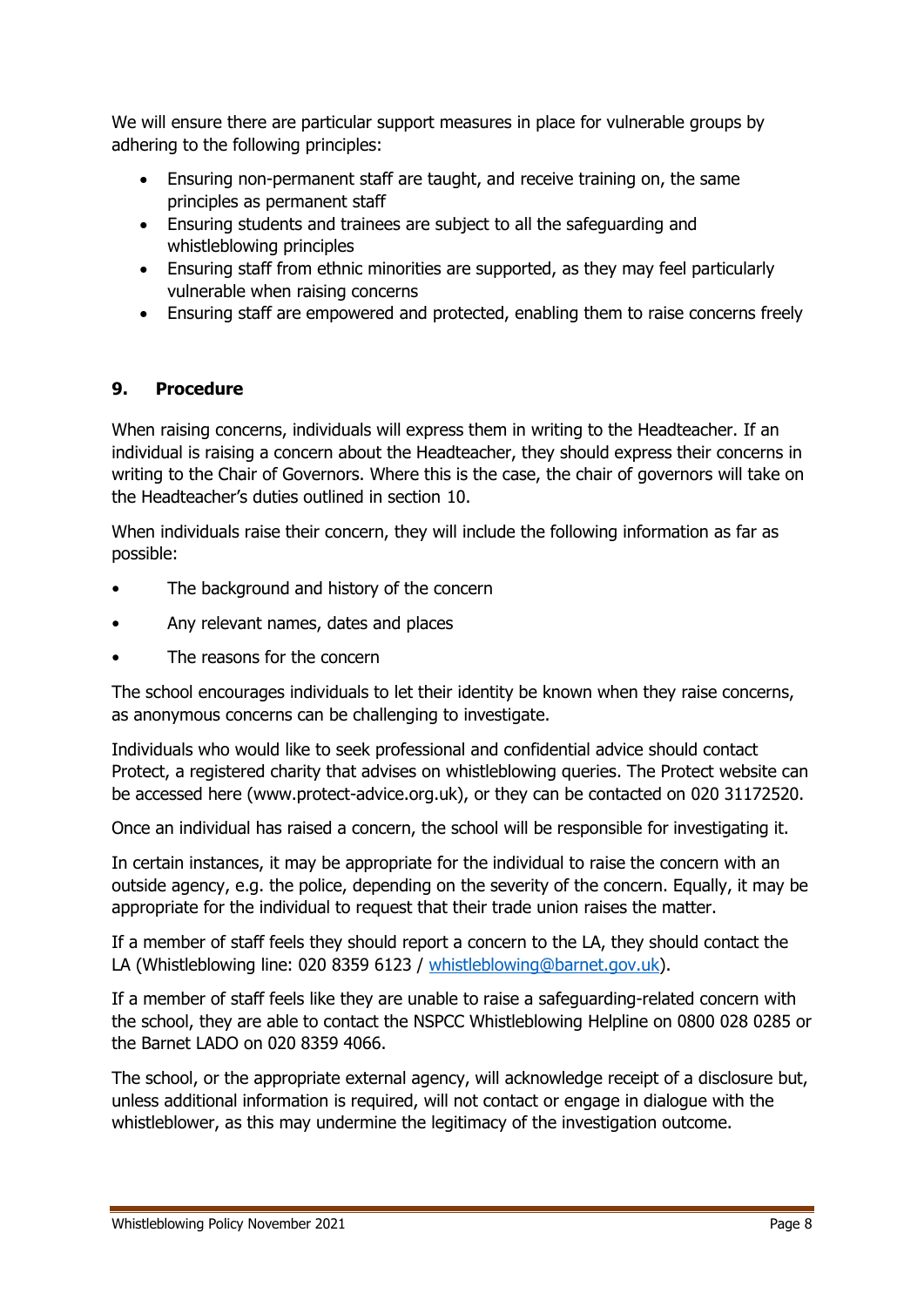#### **10. Next steps**

The Headteacher will write to the individual within 10 working days of the initial meeting to confirm that the concern has been received, as well as to indicate proposals for dealing with the matter.

The initial stage will be an interview with the whistleblower, and then an assessment of further action will be discussed. During this initial stage, the Headteacher will establish if:

- There are grounds for a concern and that it is genuine.
- The concern was raised in accordance with this policy.

During the initial interview, the Headteacher will request the individual puts their concern in writing, if they have not already done so. The Headteacher will write a summary of the concern if the individual is unable to put it in writing.

The Headteacher will explain the following to anybody raising a concern:

- How they will communicate with the complainant throughout the process. It should be noted, the need for confidentiality may prevent the school giving the complainant specific details of any necessary investigation or any necessary disciplinary action taken as a result of the concern.
- That the complainant's identity will be kept confidential from the alleged wrongdoer.
- That the governing board will do everything in its power to protect the complainant from discrimination.
- That if the concern is genuine, even if the concern is not confirmed, no disciplinary action will be taken against the complainant.

If clear evidence is uncovered that the complainant's concern is malicious or unfounded, disciplinary action may be brought against them.

If an investigation is carried out, the whistleblower will be informed of the final outcome.

A record will be kept of the seriousness of the issues raised and the credibility of the concern.

It may be possible for the concern to be resolved by simply agreeing the necessary action or explaining procedures to the alleged wrongdoer; however, depending on the severity and nature of the concern, it may:

- Be investigated by management, an internal audit or through the disciplinary process.
- Be referred to the police or an external auditor.
- Form the subject of an independent inquiry.

If the investigating officer needs to talk to the whistleblower, they are permitted to be accompanied by a trade union representative, a professional association representative, a friend or a fellow member of staff not involved in the area of work that the concern relates to. This person will provide support only and will not be allowed to become involved in the proceedings.

A record will be made of the nature and outcome of the concern. The purpose of this is to ensure that a central record is kept which can be cross-referenced with other complaints to monitor any patterns of concern across the school and to assist in monitoring the procedure.